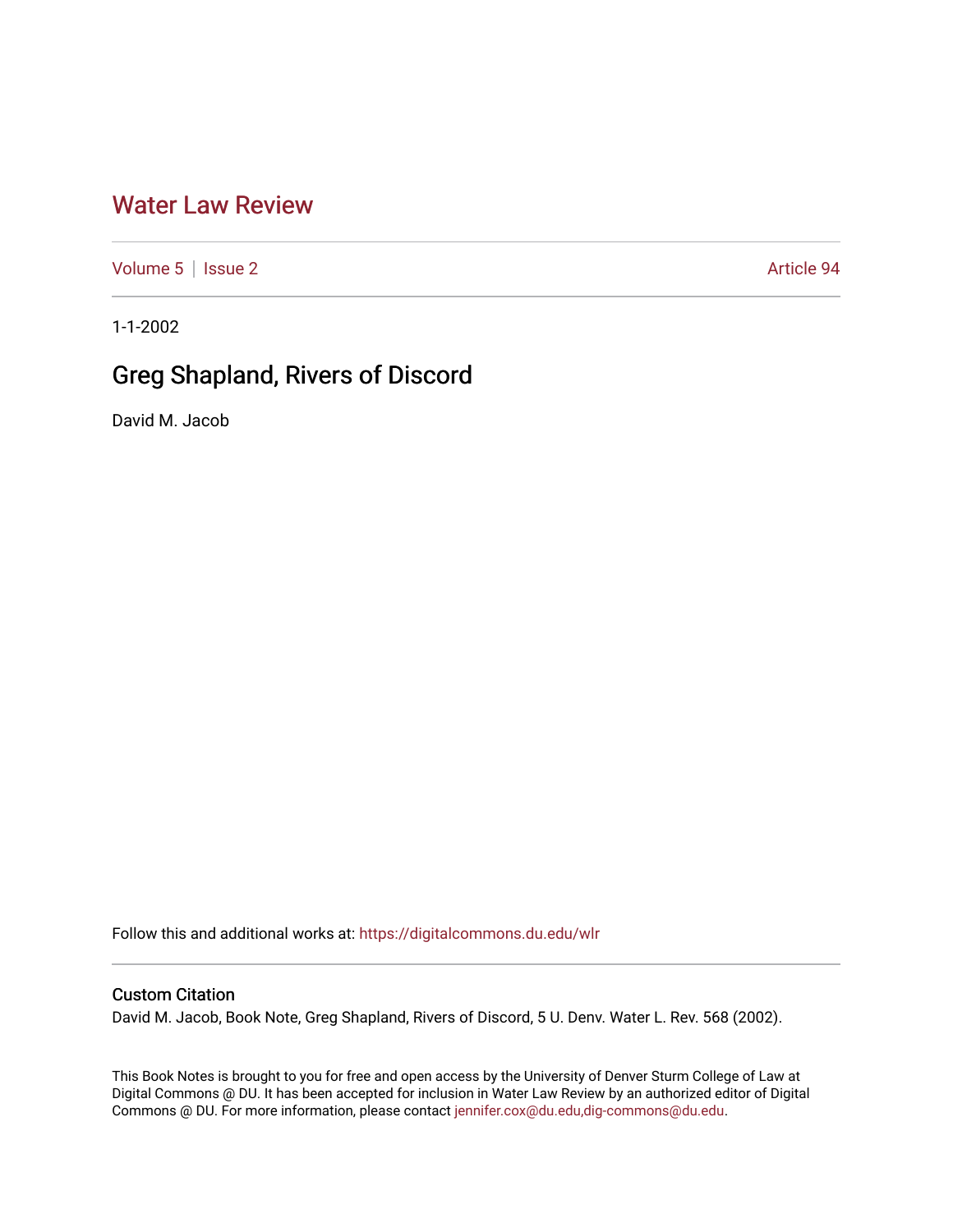("WRC") to conduct a cost/benefit analysis for individual projects. Scodari looks in detail at the four accounts the WRC guidelines suggest setting up to help with the cost/benefit analysis, which include the National Economic Development Account, the Environmental Quality Account, the Regional Economic Development Account, and the Other Social Effects Account. Scodari ends the chapter with a discussion of the political and institutional barriers to wetland valuation, which include the fact that the guidelines are structured to value market goods over non-market environmental goods, and the fact that there has been a longstanding, nationwide preference for economic growth at the expense of environmental protection.

Chapter Five deals with the federal system for assessing damage to public resources. The chapter begins with a discussion about how public natural resources are allocated. It then moves on to discuss the damage assessment provisions of the Comprehensive Environmental Response, Compensation, and Liability Act ("CERCLA"). In analyzing the damage assessment provisions in CERCLA, the author engages in a detailed review of type A regulations, designed to calculate damages for wildlife mortality and closure of recreational areas, and type B regulations, which set out guidelines to be used when the type A model does not apply. The chapter ends with an assessment of the CERCLA framework, and a comparison between the WRC guidelines and the damage assessment provisions in CERCLA.

In the final chapter, Chapter Six, the author gives his recommendations for the future. Scodari contends that what is needed is better science and reform of the administrative framework for valuing wetland outputs, not radical new economics. Regarding methodological improvements, Scodari suggests improving biological and economic databases, and improving communication among wetland scientists, economists, and decision makers. As for administrative reforms, Scodari suggests that the WRC guidelines should be amended and made mandatory.

*David M. Jacob*

## **GREG SHAPLAND,** RrVERS **OF** DISCORD, St. Martin's Press, N.Y. (1997); **183pp;** \$59.95; ISBN 0-312-16522-6, hardcover.

The Middle East and North Africa comprise one of the driest regions in the world. In a region already inundated with ethnic and religious conflicts, the issue of water is yet one more factor that has the potential to plunge the region into wide-scale conflict. In *Rivers of Discord,* Greg Shapland provides his readers with an in-depth view of the region's water resources and potential for conflicts, while also exploring ways to resolve those conflicts.

Chapter One is an introduction to the region's water sources and politics. The author begins by pointing out that the Middle East is the most arid of the world's major regions, and because of that, when it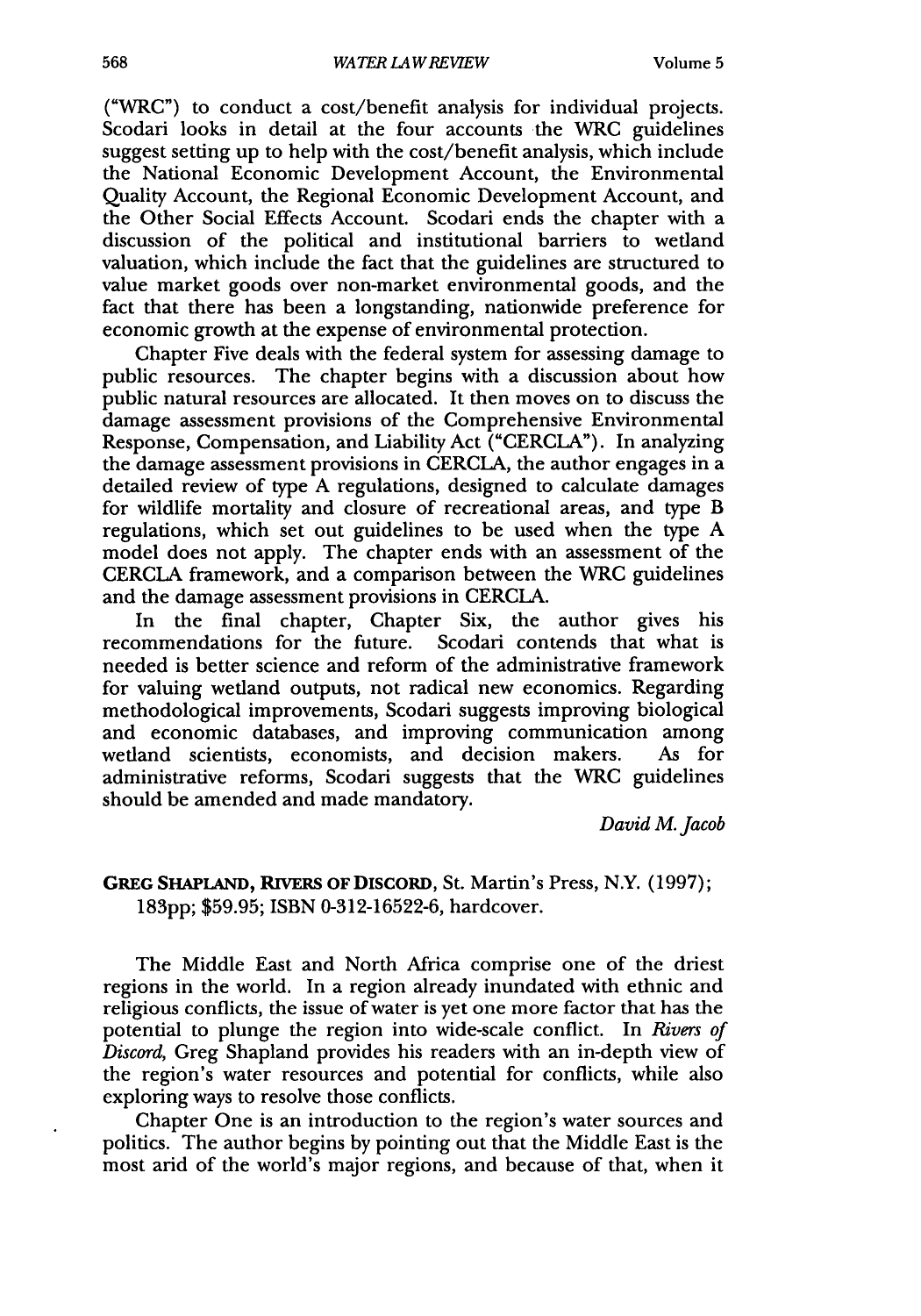comes to water, the nations in the region are highly suspicious of each other. He then discusses the fact that most countries in the region depend on water from outside their borders, and points out that there are currently no effective regional structures that deal with water. The chapter moves on to discuss the issue of water resources, pointing out that the region's resources are coming under ever increasing pressure from population growth, urbanization and increased expectations for higher standards of living. Shapland then states the purpose of his book, which is to consider the present state of disputes between Middle Eastern states over water, and to consider how those disputes may develop. The chapter concludes with a brief discussion of the difficulty of finding precise, reliable data on the region's water resources.

Chapter Two deals with water in the Arab-Israeli dispute. It begins by providing a background of the dispute, beginning with the Zionist movement and ending with the division of lands and the founding of Israel. Next, Shapland surveys the resources in question, which are: (1) the headwaters of the Jordan River (the Dan, the Banias, and the Hasbani); (2) Lake Tiberias; (3) the Yarmouk River; (4) the lower Jordan River; (5) the Litani River; and (6) the groundwater contained in both a mountain aquifer and the aquifer under the Mediterranean coast. The chapter then moves on to survey the period of time from the founding of Israel until the 1967 War. Shapland points out that during this time, it was Israel's intention to "make the desert bloom." During this period, the countries in the region tried to cooperate on a regional scale, but even the Johnston Plan, which was an equitably designed plan devised by the United States, could not be agreed upon. According to the author, it was this failure to work on a regional scale that led Israel and the Arab countries to take unilateral actions that directly led to the 1967 War. The chapter then looks at the time period of 1967 until the Madrid Peace Conference in 1991. The crux of this section focuses on Israel's territorial gains in the 1967 War, and how those gains enabled Israel to monopolize the waters it had control over in the West Bank, Gaza and the Golan Heights. Moving on, the author next discusses the time period of Madrid to the present. Shapland touches on the peace treaty between Jordan and Israel, which was signed in 1994 and contains a detailed apportionment of shared water resources, and an agreement to work cooperatively to find new water resources. He also discusses the 1995 Interim Agreement between Israel and the Palestinian Authority, which contains a recognition by Israel of Palestinian water rights, and establishes a joint water committee. The author then discusses the role of the Syrians and the Lebanese, who have not engaged in any meaningful discussions with Israel pertaining to water. The chapter closes with a discussion of future challenges pertaining to the Arab-Israeli dispute. Shapland discusses the need to respond to expanding populations by increasing water supply through both conventional and unconventional methods, and through conservation.

Chapter Three deals with the Nile. Shapland begins by pointing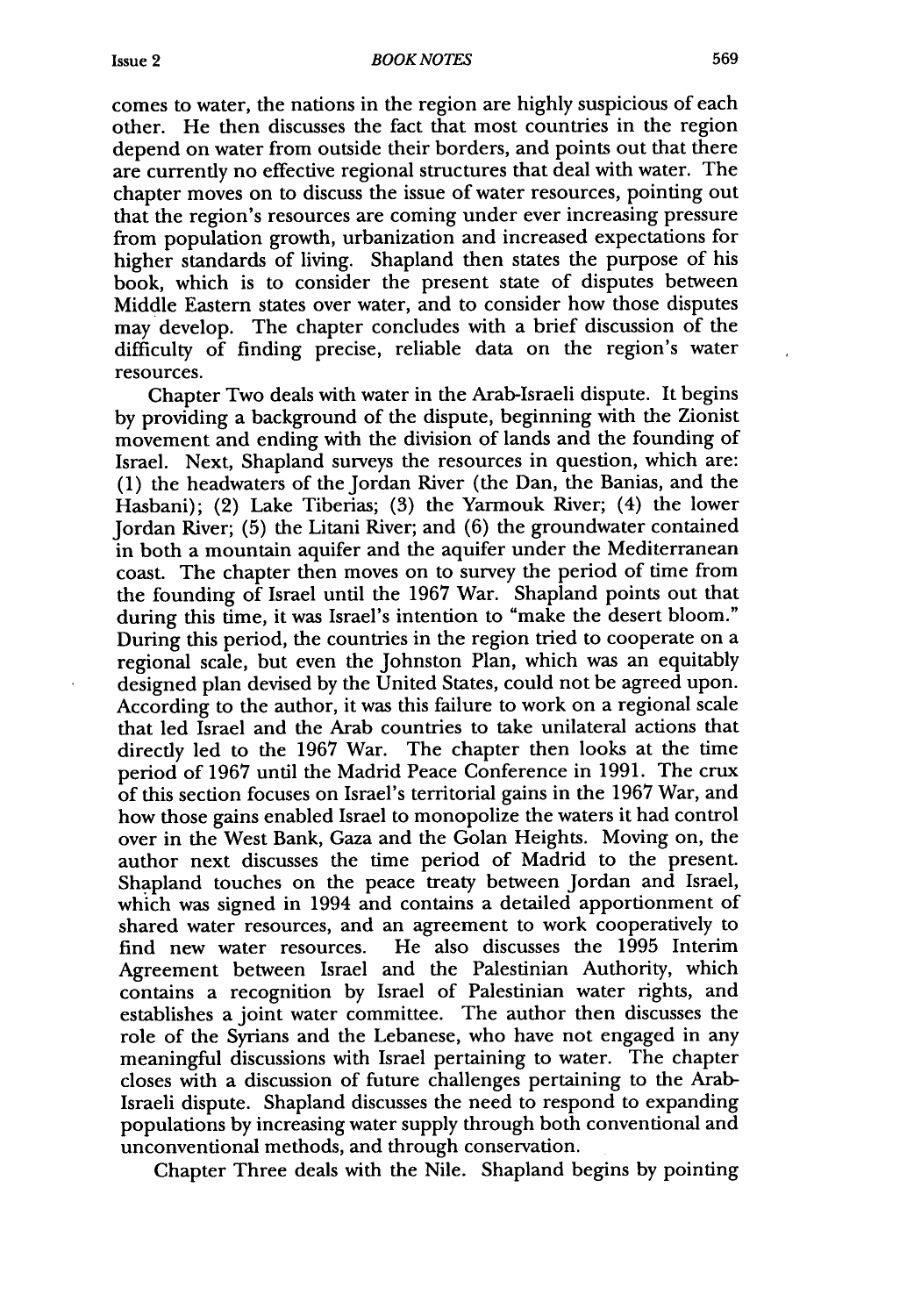out that ten countries share the Nile basin, and although the Nile is one of the world's longest rivers, it carries seven times less water than the Mississippi. The chapter discusses how the Nile has been regulated in the past, and goes through a chronology of major works on the Nile. Shapland then moves on to discuss the quality of the Nile's water, which at most points on the Nile is very high, excepting for the stretch that runs through Egypt. The next issue presented is that of treaties and disputes. The author begins in the late 1800s with Britain's agreements with Italy and Ethiopia, and progresses in time up to the agreements made in the early 1990s between Egypt, Ethiopia, Sudan and Uganda. Next, the chapter discusses the new demands facing the countries in the Nile basin that will lead to increased pressure on water resources, such as population growth, increased agriculture, an expansion of industry to create new jobs, and climate change. Shapland suggests several options to deal with the new demands, such as increased use of groundwater, lowering Lake Nasser, and re-using water.

The next chapter, Chapter Four, surveys the situation in the Tigris-Euphrates basin. This chapter begins, much like the others, with a brief geo-political background of the basin, which is shared by Turkey, Syria, Iran and Iraq. The author points out that the Tigris and Euphrates did not become international rivers until the breakup of the Ottoman Empire after World War I. Shapland then traces the history of agreements among the riparian states, beginning with a 1920 agreement between Britain and France, who were acting on behalf of Iraq and Syria. Next, the chapter deals with Syria and Iraq's fears that their plans to use the waters of the Tigris and Euphrates will be dashed by upstream Turkey's plans to make use of the waters to develop the economic infrastructure of south-eastern Anatolia (known as the "GAP project"). The chapter then moves on to discuss the impact of the **GAP** project, and evaluates the needs of Iraq and Syria. Shapland concludes that Iraq and Syria both probably have less to fear from the GAP project than they believe. The author ends the chapter by predicting that until a trilateral agreement is reached, Iraq and Syria will try to put financial, and in some rare instances military, pressure on Turkey to keep Turkey from developing the GAP project as planned.

Chapter Five is extremely short. It covers the Orontes River, also known as the Asi River. The author begins by stating that the Orontes is a small river in comparison to the Tigris and the Euphrates, but it is still very important. Turkey, Syria and Lebanon share the river. The chapter begins by surveying the situation with regard to Syria and Lebanon, who in 1994 signed an agreement to divide the waters of the Orontes between them. The author goes on to discuss the situation between Turkey and Syria, which is intriguing because it is the exact opposite of the situation on the Tigris and the Euphrates (there, Turkey is upstream, while on the Orontes, Syria is upstream).

Chapter Six deals with disputes that involve groundwater only. Shapland points out that because surface water resources are so scarce,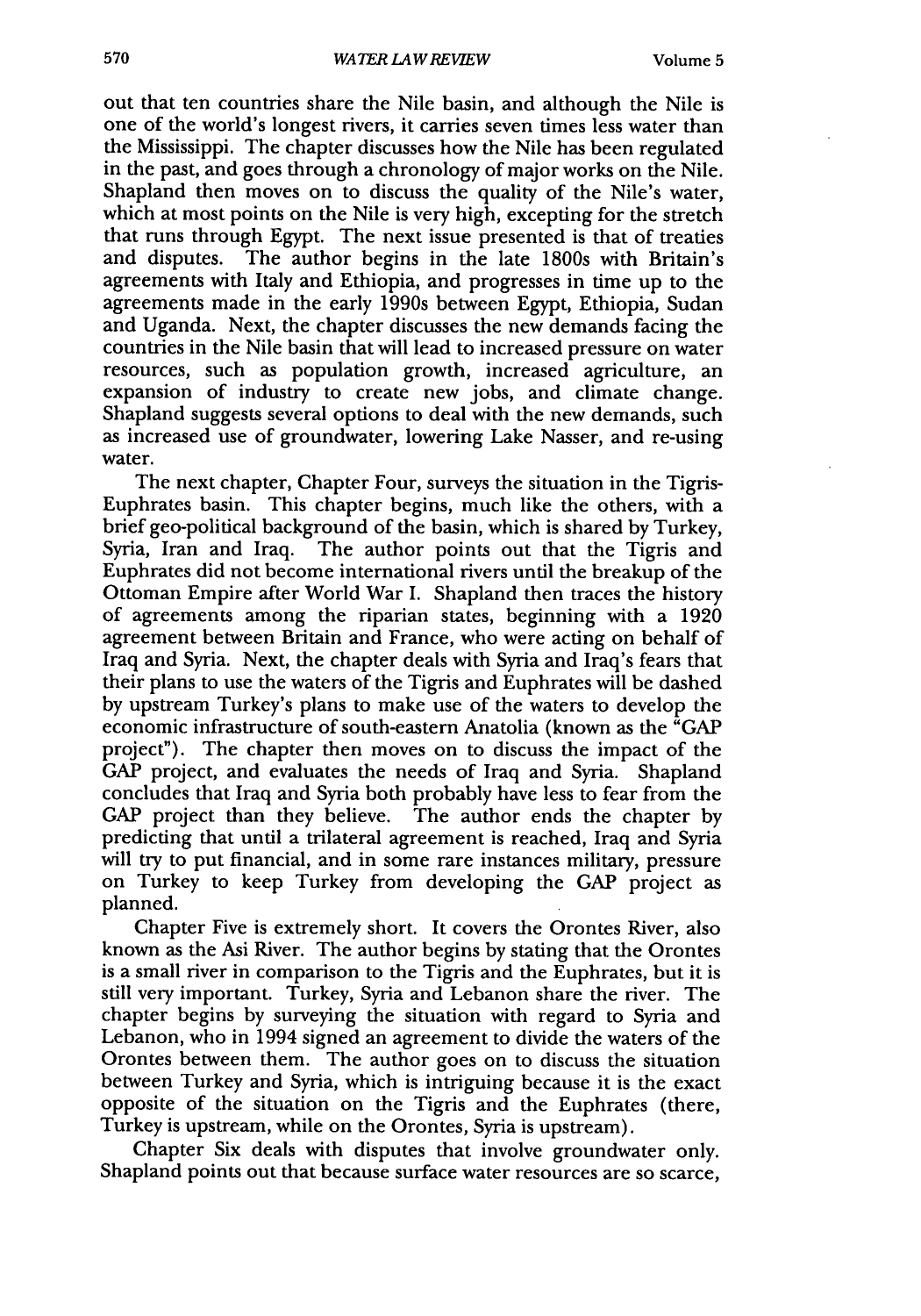countries in the region are turning to groundwater to help alleviate the stress on water supplies. The chapter begins with a discussion about the Qa Disi aquifer, shared by Jordan and Saudi Arabia. The author discusses the pros and cons of transporting the water in this aquifer for use in Jordan, and concludes that the only hope for Jordan to make efficient use of this water would be to cooperate with the Saudis, who have been uncooperative up to this point. The chapter briefly discusses the situation surrounding the Azraq aquifer, located in Jordan and Syria, and the Nubian aquifer, located in Libya, Egypt and Sudan.

Chapter Seven seeks to identify common themes present throughout all the disputes in the region that could help those working on water disputes in other parts of the world predict where their situations might be headed. The chapter begins by looking at the position of states in relation to a water resource. In particular, Shapland identifies the likely position a country would take if it were an upstream country, downstream country, or if it was both upstream and downstream, such as in Syria and Sudan. The chapter then moves on to discuss other geographical and hydrologic factors common to all the disputes in the region, such as the degree of dependence a state has on a particular shared resource, the variability of flow, and the proportion of flow derived from each state. Next, the author proportion of flow derived from each state. addresses common economic factors in the region's disputes. Shapland explores factors such as the extent to which the source of water is already utilized, which will have a bearing on whether or not new projects will lead to disputes, and then discusses opportunities for obtaining new sources of water, which would make it easier for countries to deal with increased use of shared water resources. Next, Shapland considers common political and legal factors. He examines the International Law Commission Draft Articles on the Law of Non-Navigational Uses of International Watercourses, the political relationship between states, and the domestic political situations within states. The chapter closes with a brief consideration of the changing picture for the future, in which the author predicts that factors such as pollution, technological advances, and changes in political regimes will make it hard to predict the outcome of future disputes.

Finally, in Chapter Eight, the author provides his outlook for the future. Shapland states his opinion that although pressure is increasing on the region's water resources, the risk of armed conflicts breaking out over those resources is minimal. He points out that the experience of the last several decades has shown that armed conflict over water sources is very rare when compared to the use of economic and diplomatic means. Shapland writes that there is more slack in Middle Eastern water budgets than appears, and he believes states in the region will be able to make technological advancements that will enable them to deal with increased pressures on their water sources. Though he is optimistic that enough water exists for all countries to adequately fulfill their needs, Shapland does end on a positive note.